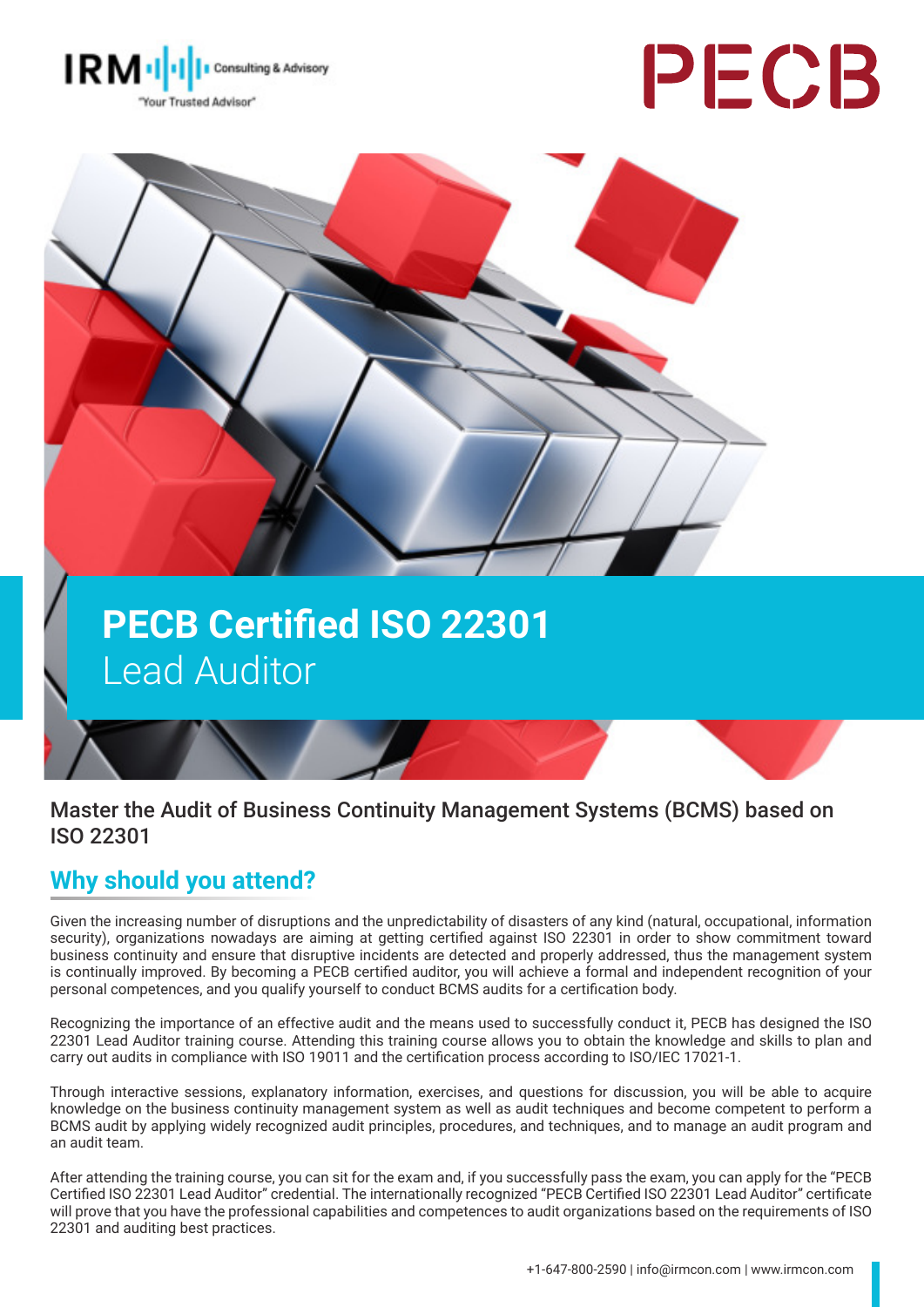

#### **Who should attend?**

- $\blacktriangleright$  Auditors seeking to perform and lead business continuity management system (BCMS) audits
- $\triangleright$  Managers or consultants seeking to master the business continuity management system audit process
- $\triangleright$  Individuals responsible to maintain conformity with the BCMS requirements in an organization
- $\triangleright$  Technical experts seeking to prepare for the business continuity management system audit
- Expert advisors in business continuity management

#### **Course agenda** Duration: 5 days

#### **Day 1** | Introduction to business continuity management system (BCMS) and ISO 22301

- $\triangleright$  Training course objectives and structure
- $\triangleright$  Standards and regulatory frameworks
- $\triangleright$  Certification process

#### **Day 2** | Audit principles, preparation, and initiation of an audit

- $\blacktriangleright$  Fundamental audit concepts and principles
- $\triangleright$  The impact of trends and technology in auditing
- $\triangleright$  Evidence-based auditing

#### **Day 3** On-site audit activities

- $\triangleright$  Preparing for stage 2 audit (on-site audit)
- $\triangleright$  Stage 2 audit
- $\blacktriangleright$  Communication during the audit

#### **Day 4** Closing of the audit

- $\triangleright$  Drafting audit findings and nonconformity reports
- $\blacktriangleright$  Audit documentation and quality review
- $\triangleright$  Closing of the audit
- $\triangleright$  Evaluation of action plans by the auditor
- 

 $\triangleright$  Risk-based auditing  $\blacktriangleright$  Audit feasibility  $\triangleright$  Stage 1 audit

 $\blacktriangleright$  Audit procedures

 $\triangleright$  Beyond the initial audit

 $\triangleright$  Creating audit test plans

 $\blacktriangleright$  Managing an internal audit program

 $\triangleright$  Fundamental principles of business continuity  $\triangleright$  Business continuity management system (BCMS)

 $\triangleright$  Closing of the training course

#### **Day 5** Certification Exam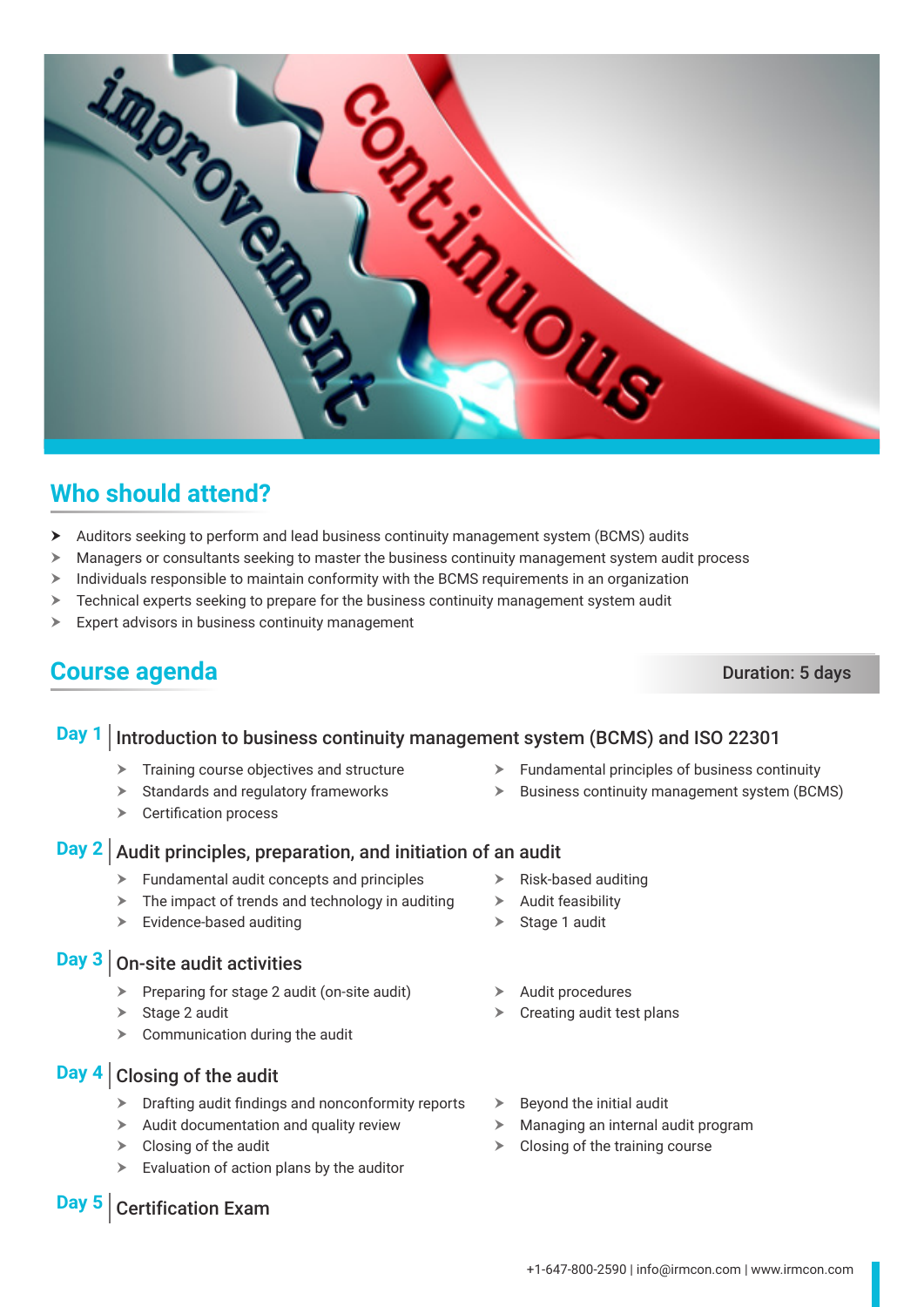

#### **Learning objectives**

- > Understand a business continuity management system (BCMS) and its processes based on ISO 22301
- $\triangleright$  Acknowledge the relationship between ISO 22301 and other standards and regulatory frameworks
- $\triangleright$  Understand the auditor's role in planning, leading, and following up on a BCMS audit in accordance with ISO 19011
- $\triangleright$  Interpret the requirements of ISO 22301 in the context of a BCMS audit
- $\triangleright$  Plan an audit, lead a team of auditors, draft reports, and follow up on an audit
- $\triangleright$  Act with due professional care during an audit

#### **Examination** Duration: 3 hours

The "PECB Certified ISO 22301 Lead Auditor" exam complies with the PECB Examination and Certification Program (ECP) requirements. The exam covers the following competency domains:

| <b>Domain 1</b>   Fundamental principles and concepts of a business continuity management system $ $ (BCMS) |
|-------------------------------------------------------------------------------------------------------------|
| <b>Domain 2</b>   Business Continuity Management System (BCMS)                                              |
| Domain 3   Fundamental audit concepts and principles                                                        |
| Domain 4   Preparing an ISO 22301 audit                                                                     |
| Domain 5 Conducting an ISO 22301 audit                                                                      |
| Domain 6   Closing an ISO 22301 audit                                                                       |
| Domain 7   Managing an ISO 22301 audit program                                                              |

For more information about exam details, please visit [Examination Rules and Policies](https://pecb.com/en/examination-rules-and-policies).